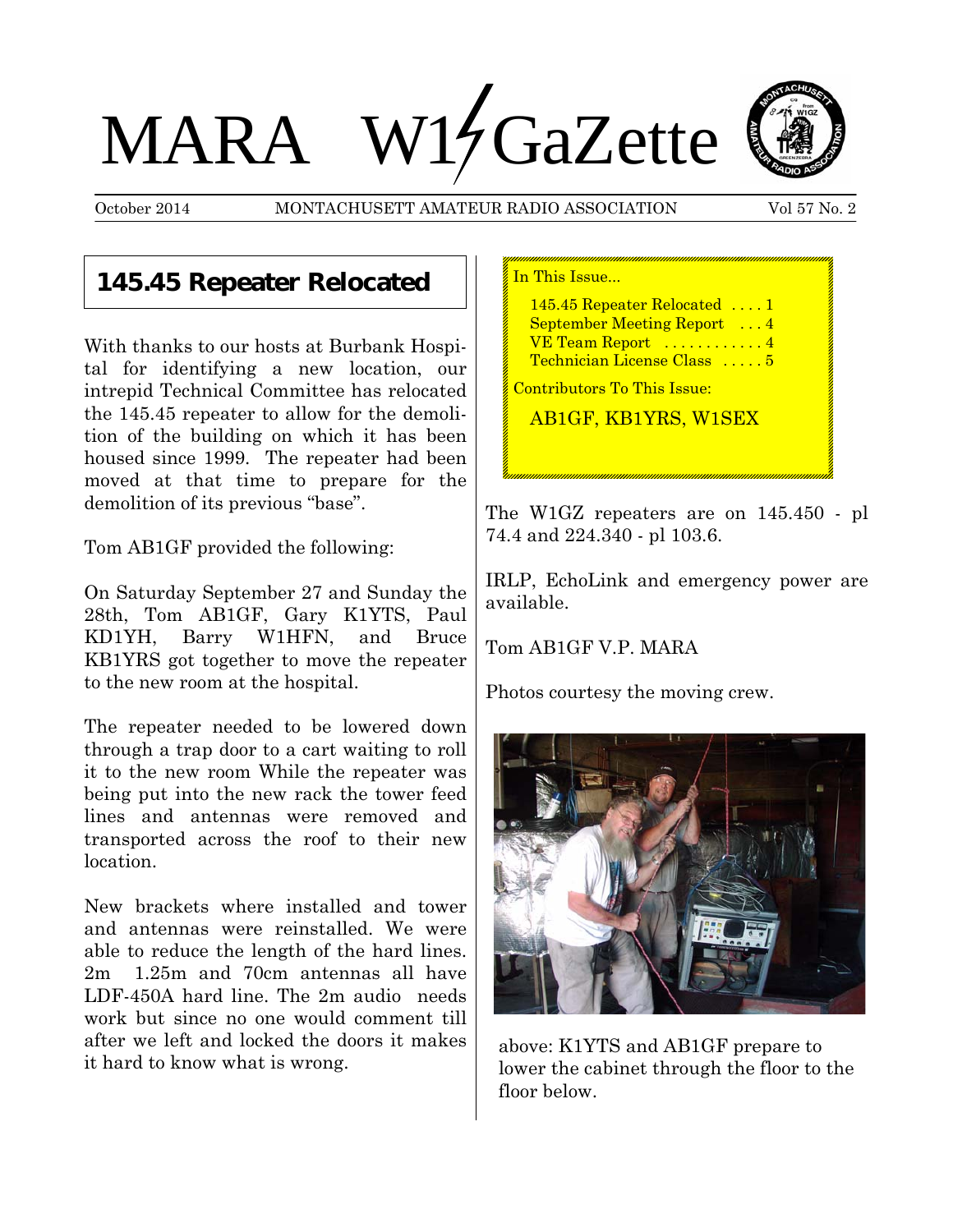## **Watt's Happening**

## **Sundays, 0800 local 5330.5** (ch 1) USB

Western Mass Emergency 60M Net Alternate frequencies are 5346.5 (ch 2), 5366.5 (ch 3), 5371.5 (ch 4), and 5403.5 (ch 5).

## **Sundays, 0830 local 3937**

Western Mass Emergency Net. Alternate frequency is 3942 in case of QRN, QRM, or frequency in-use. Also a good idea to scan up and down 10kHz if you cannot find the net.

**Sundays, 0900 local 145.45-** Montachusett Emergency Net

**Mondays, 2000 local 147.525 simplex** Worcester Emergency Simplex Net

**Tuesdays, 1930 local 145.37-** Templeton Emergency Net

**Wednesdays, 1900 local 145.37-** Gardner/Templeton Emergency Net

**Wednesdays, 2100 local 28.341** Harvard Repeater Club 10 meter sideband net "Activity Night"

**Nightly, 2100 local 146.97-** Central Mass Traffic Net

**First Monday, 1900 local 3943, 7245** RACES Net

**Sunday 19 October, Cambridge** Flea at MIT; third Sunday April - October

Additional ham fest and flea market information can be found on the W1GSL New England Area Ham - Electronic Flea Market list at http://web.mit.edu/w1gsl/Public/ne-fleas



above: AB1GF strips the tower.



above: KD1YH, KB1YRS, K1YTS and AB1GF have the tower down ready to carry across the roofs.

below: KD1YH removed the repeater from the old cabinet.

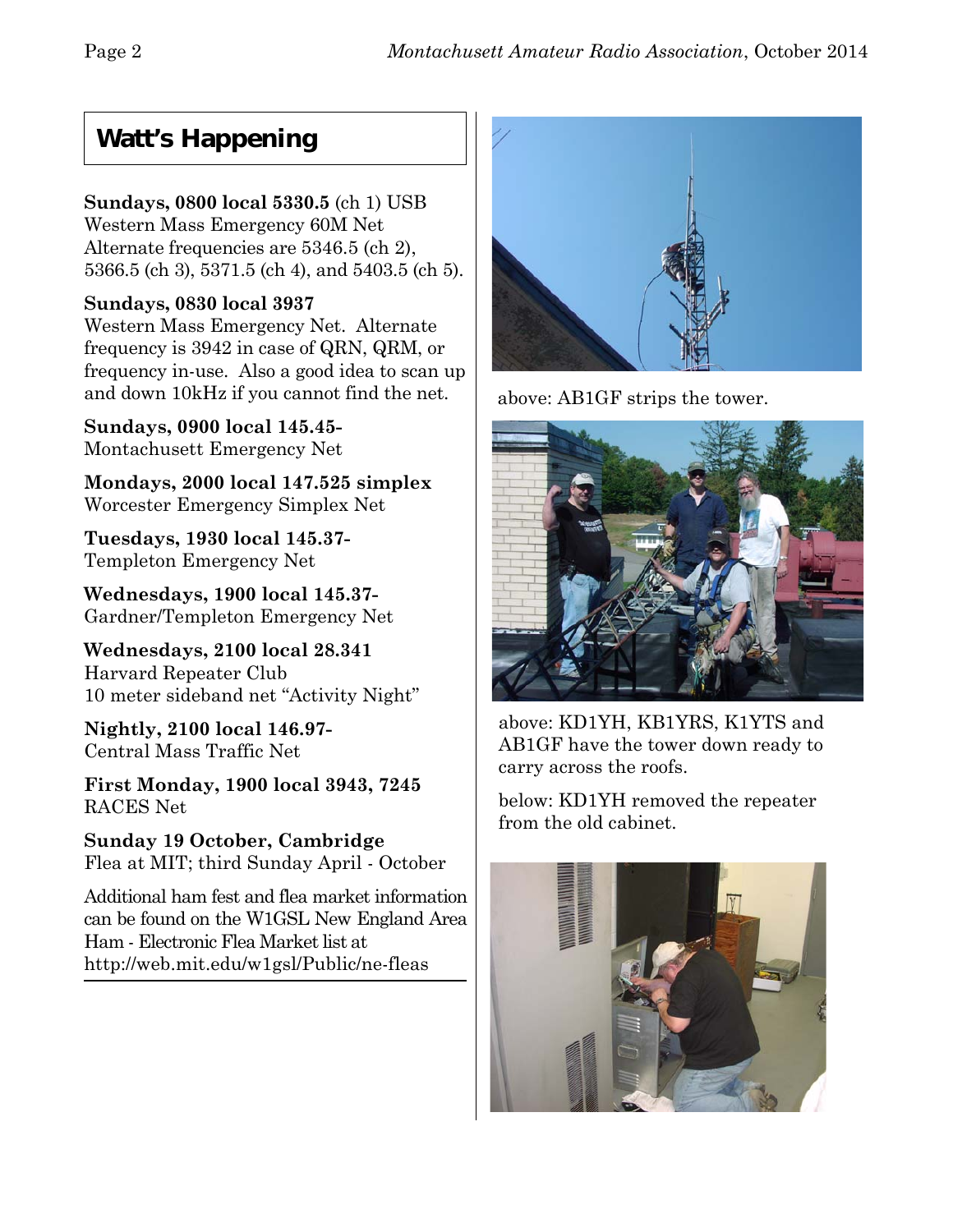## TheMARA W1/GaZette

is published by the Montachusett Amateur Radio Association just prior to the monthly meeting. The newsletter is distributed free to members and friends of Amateur Radio.

Contents copyright © 2014, MARA. Permission to use in other Amateur Radio publications with credit to MARA is hereby granted.

The deadline for materials to appear in the W1/GaZette is noon on the Sunday before the first Wednesday of the month.

#### **NEWSLETTER STAFF:**

| Editors:   | Ralph Swick KD1SM                  |
|------------|------------------------------------|
|            | <u>978-582-7351 kd1sm@arrl.net</u> |
| Webmaster: | Paul Upham KD1YH                   |

#### **MEMBERSHIP INFORMATION:**

| Club Secretary:       | <b>Barry Fox W1HFN</b>                              |                      |
|-----------------------|-----------------------------------------------------|----------------------|
| <b>Annual Dues:</b>   | Regular<br>Family<br><b>Fixed income</b>            | \$25<br>\$30<br>\$15 |
| Meetings:             | 2nd Wednesday, 7:30pm<br>September to June          |                      |
| Mailing address: MARA | <b>PO Box 95</b><br>Leominster, MA 01453            |                      |
| Web site:             | $\frac{http://www.w1gz.org/}{http://www.w1gz.org/}$ |                      |

#### **OFFICERS:**

| Ray Lajoie, KB1LRL<br><u>rplajoie@comcast.net</u>        | President             |
|----------------------------------------------------------|-----------------------|
| Tom Antil, AB1GF<br>thantil@comcast.net                  | <b>Vice President</b> |
| <b>Bruce Wilbur KB1YRS</b><br>bruce.k.wilbur@verizon.net | Secretary             |
| <b>Gordon LaPoint, N1MGO</b><br>n1mgo@arrl.net           | Treasurer             |
| Charlie Cayen, KT1I<br>kt1j@arrl.net                     | Trustee               |
| MARA owns and operates the W1GZ repeater                 |                       |

MARA owns and operates the W1GZ repeater on 145.45 (CTCSS 74.4) in Fitchburg.



above: KD1YH with the repeater installed in its new rack.

below: the tower and antennas re-located.

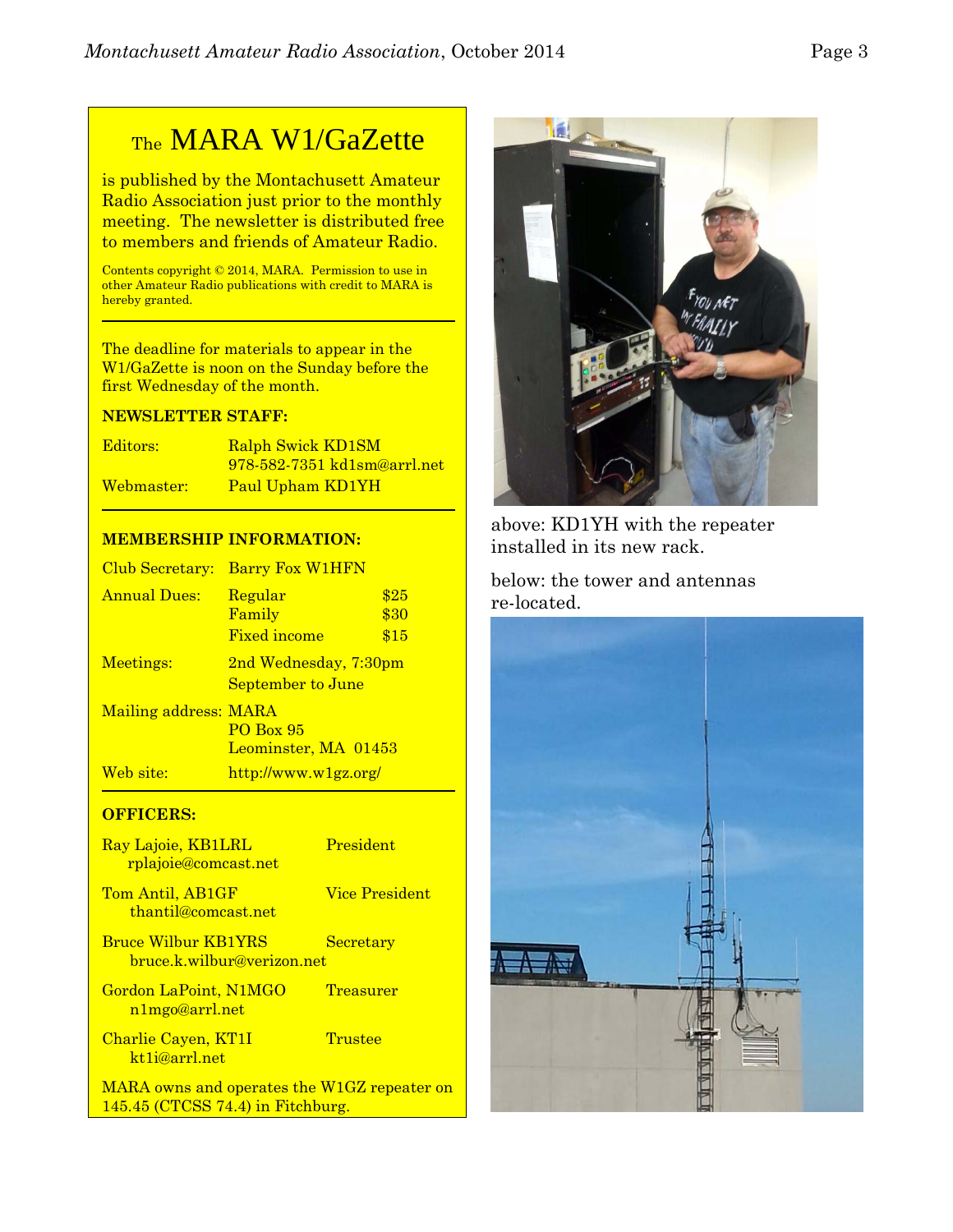## **September Meeting Report**

MARA meeting minutes Sept. 10, 2014

Meeting called to order: 7:30 PM

Attendees: Ray KB1LRL, Tom AB1GF, Charlie KT1I, Barry W1HFN, Daniel AB2TG, Tom K1JHC, TIM W0TJP, Paul KD1YH, Gordon N1MGO, Gary K1YTS, Ralph KD1SM, Chris W2ZLX, Bruce KB1YRS

Treasurer Report: Current Balance \$1848.50 with \$548.50 in the repeater fund.

Current Business: 450 repeater is working fine. Move is scheduled for Saturday September 27. Tom AB1GF to coordinate. 220 repeater needs an amplifier. Club passed vote to spend \$475.00 on amplifier.

Members: dues must be caught up.

Christmas party to be held at Gordon's N1MGO and Pauline's Date is December 7 at 1:00 PM. All are welcome.

Please bring a sweet or savory snack, and a gift for Yankee swap.

Bruce KB1YRS to contact Lunenburg library to find out whether cash or book donation is acceptable

Other news: Gordon N1MGO brought in and Arduino controller configured as a prototype computer interface for a rotator control. Bruce KB1YRS brought in a CW paddle He built.

Barry W1HFN brought in a Home built vacuum tube cw transmitter for 40 meters.

MARA members attended the WRTC appreciation day. Tom K1JHC, Bruce KB1YRS, Charlie KT1I, Gordon N1MGO, Barry W1HFN, Tom AB1GF, Ray KB1LRL, Gary KT1I, Ken KB1UVP. Other noted attendees – "The other guys" on the other side of room Ralph KD1SM, John KK1X. Many raffles were held. Tom K1JHC pulled out another win to continue his luck streak. Gordon got the "Shaft" as he won a bag of shaft collars. We got to see many pictures and hear stories from WRTC. Contestants sent many thanks for a job well done. Lunch of pasta and pizza was enjoyed.

Meeting end called: 9:00 PM

Bruce KB1YRS, Secretary

# **VE Team Report**

The September Volunteer Exam session served three candidates, with all three earning license upgrades. One candidate upgraded to General Class and two upgraded to Extra Class.

Examiners were Tom K1JHC, Ralph KD1SM, Paul KD1YH, John KK1X, and Don N1HVA

Exam sessions are normally scheduled for the 4th Wednesday of the month, 7pm at the Lunenburg Public Safety Complex. The October session is canceled, however.

To register for an exam session, contact Paul Upham KD1YH by phone at 978.597.6535 or by email at phupham@verizon.net. Walk-ins are accepted however the session will be canceled if no candidates are pre-registered**.**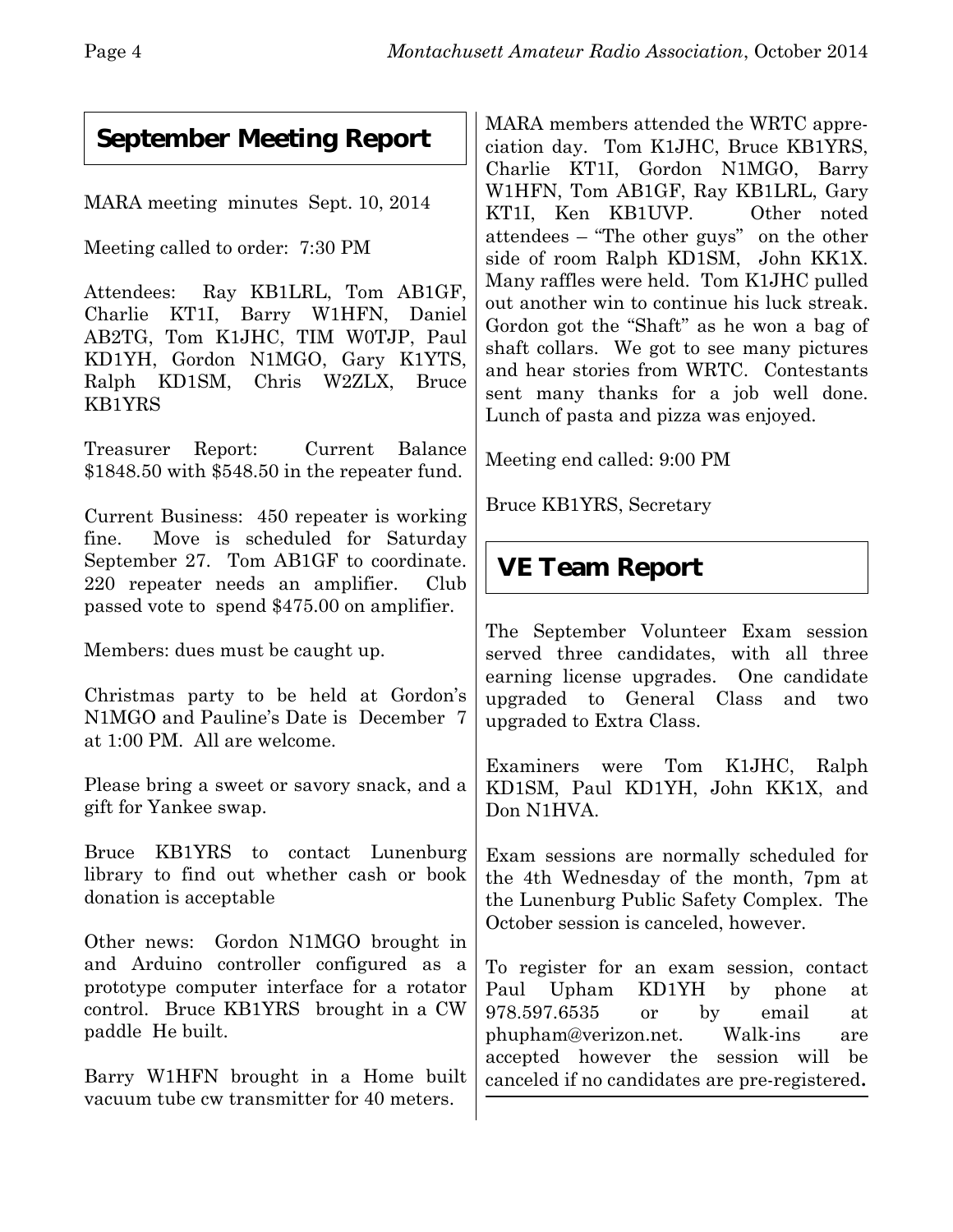## **Technician License Class**

#### de Paul W1SEX

As you know, during a disaster the first thing that goes wrong is communications. Amateur radio is a very important part of the emergency management function and ham radio operators are an exceedingly valuable resource. With that said, we will be having another study class for the Amateur Radio Technician Class License.

Depending on how the class does we should be meeting for five class sessions plus an intro week plus test week. Class starts on November 1st and the test is on December 13th. We will be using an on-line study guide called HamTestOn-Line. No book will be needed for this class. You will be able to study any time you wish and will need to spend a minimum of thirty minutes per day in order to be successful. You may put in more time than that if you wish and take your exam ahead of schedule if you so desire.

The classroom sessions will consist of lab demonstrations using test equipment such as multimeters, oscilloscopes, signal generators, radio frequency test gear and more. We will also be using ham radios to demonstrate the various communications modes we use to make contacts domestically and around the world. If you have any questions on the study materials and wish to see a particular concept demonstrated or you are having difficulty with a particular subject then send me an e-mail and I will prepare a demonstration for you. I will have a demonstration schedule for you at the intro class.

To take the class you will need to have the following with you on the first day;

 \$15 for your subscription fee to HamTestOnLine.com. DO NOT SIGN UP BEFORE THE CLASS! As part of this class your subscription fee is discounted from the regular \$24.95. I must purchase the subscriptions ahead of time as please bring cash only for reimbursement.

- You will need a scientific calculator for the class. Please purchase a Texas Instrument TI-30Xa. Click here for Wal-Mart's current price. We have learned in past classes that if you are not intimately familiar with your calculator then trying to work the math problems AS A GROUP is exceedingly time consuming.
	- You will need an electronic multimeter for the class. Many of the labs are hands on and this instrument will be one of the most used ham radio accessories you have. Additionally, a multimeter is exceedingly handy around the house. An auto-ranging digital multimeter is preferred and can be purchased at Wal-Mart. However, a manual range meter can also be used. Click here for an auto-ranging meter and here for a manual ranging meter. If you wish to spend a little bit more on a meter that provides some additional functionality consider the TekPower TP400ZC. I purchased two of these specifically for class demonstrations after seeing a video review of the meter by a ham radio operator from Cleveland, OH.

At the end of the class we will provide an FCC exam session which costs \$15. Once you pass your exam the FCC will send you a license with your call sign which is good for ten years. At this time, there is no cost to renew your license.

Please send me an e-mail to register for the class so I know how many HamTestOnLine subscriptions to buy. Feel free to visit the website to review the application.

If you have any questions please feel free to drop me a line if you have any questions.

Paul Topolski, Director Gardner OEM paul.topolski@comcast.net